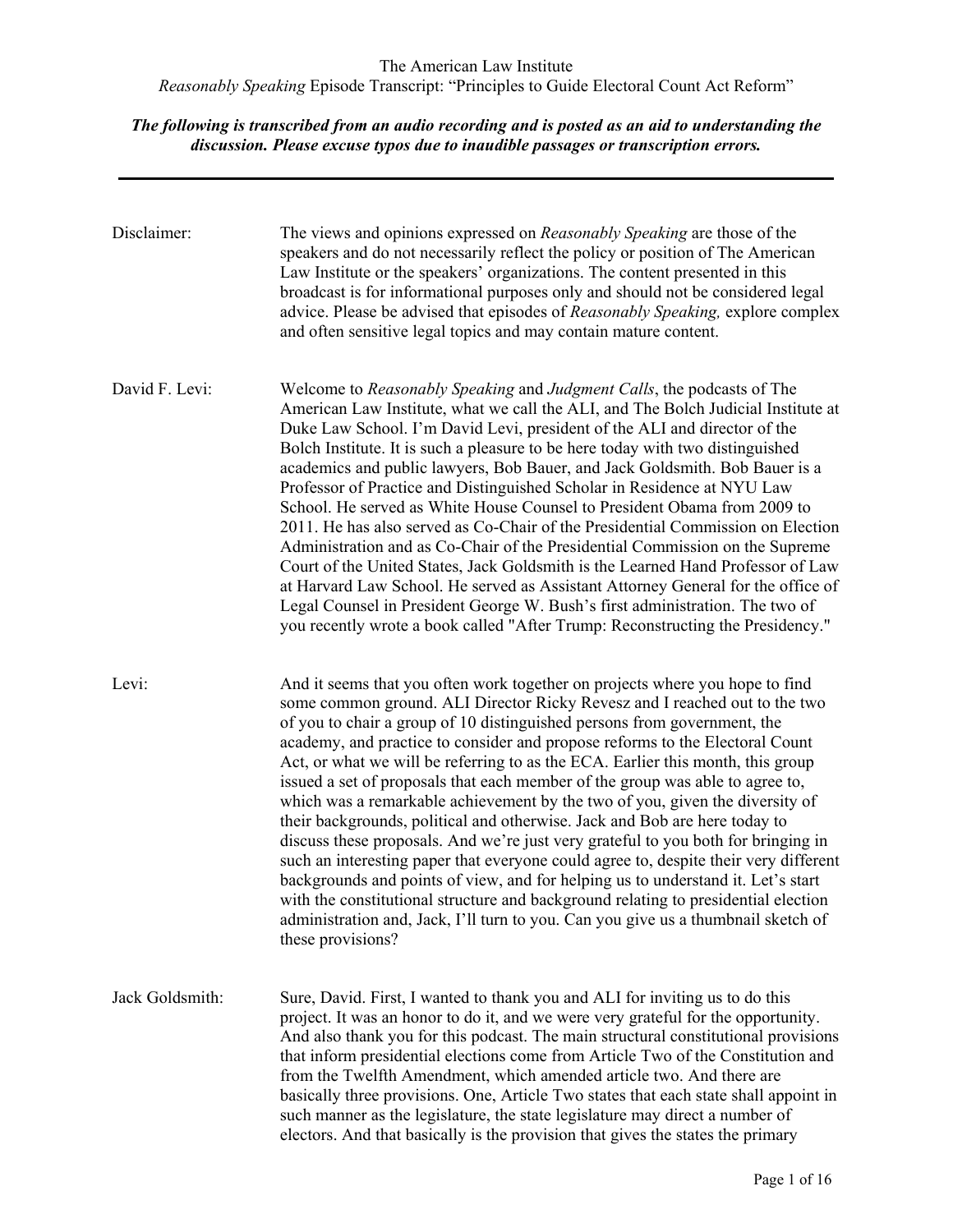|                   | responsibility to choose the electors who choose the president of the United<br>States. Article Two also says it gives Congress an important power.                                                                                                                                                                                                                                                                                                                                                                                                                                                                                                                                                                                                                                                                                                                                                                                                                                                                                |
|-------------------|------------------------------------------------------------------------------------------------------------------------------------------------------------------------------------------------------------------------------------------------------------------------------------------------------------------------------------------------------------------------------------------------------------------------------------------------------------------------------------------------------------------------------------------------------------------------------------------------------------------------------------------------------------------------------------------------------------------------------------------------------------------------------------------------------------------------------------------------------------------------------------------------------------------------------------------------------------------------------------------------------------------------------------|
| Goldsmith:        | It says that Congress can determine the time of choosing the electors and the day<br>on which they give their votes. The states basically choose the electors for<br>president, but Congress gets to choose the day of the election. And the third<br>important provision is from the Twelfth Amendment. The Twelfth Amendment<br>provides that the president of the Senate shall, in the presence of the Senate and<br>the House of Representatives, open all their certificates and the vote shall then be<br>counted. They''re talking about the certificates containing the electors from the<br>states. And there are a couple of important ambiguities there that are worth<br>noting. One is that the president of the Senate, who in many instances is the vice<br>president, is given the power to open these certificates.                                                                                                                                                                                               |
| Goldsmith:        | And then it has this phrase in the passive voice that says, "And the votes shall<br>then be counted" without specifying where the power to count lies. Is it in the<br>president of the Senate? Is it in the two houses of Congress? That's an important<br>ambiguity that's been an issue. Those are the main structural provisions. I'll just<br>add that there are lots of constitutional provisions that potentially come to bear<br>on the selection of the president and how elections are conducted in the states,<br>including the Equal Protection Clause as was famously at issue in Bush vs. Gore,<br>and also the Due Process Clause, First Amendment Law, and the like, but I'll<br>stop there.                                                                                                                                                                                                                                                                                                                       |
| Levi:             | Thank you. That's great. It's actually fairly simply stated. And then on top of<br>what maybe is deceptively simply stated is the ECA which was enacted after the<br>Hayes Tilden election of 1876. And Bob I'll turn to you. Can you give us some<br>of the historical background and tell us what the ECA adds to this constitutional<br>structure that Jack identified?                                                                                                                                                                                                                                                                                                                                                                                                                                                                                                                                                                                                                                                         |
| <b>Bob Bauer:</b> | Certainly. And let me add my thanks to ALI both for convening this group,<br>which was an honor to participate in, and also for hosting this podcast. Thank<br>you very much. The 1876 election produced no clear winner in the electoral<br>college. Neither candidate received the majority of the electoral votes and states<br>began turning in multiple slates, so Congress wasn't even able to resolve the<br>question of which slates should be counted in the column of particular states. As<br>a result of that, Congress did this extraordinary thing, it established a commission<br>to try to resolve the question. You can imagine during this period of time, lots of<br>backroom dealing, as much politics, if not more politics than any consideration of<br>constitutional or legal issues, or even vote counting accuracy issues. And what<br>ultimately occurred was that the Democrats decided they could live with<br>Rutherford B. Hayes so long as he agreed to withdraw federal troops from the<br>South. |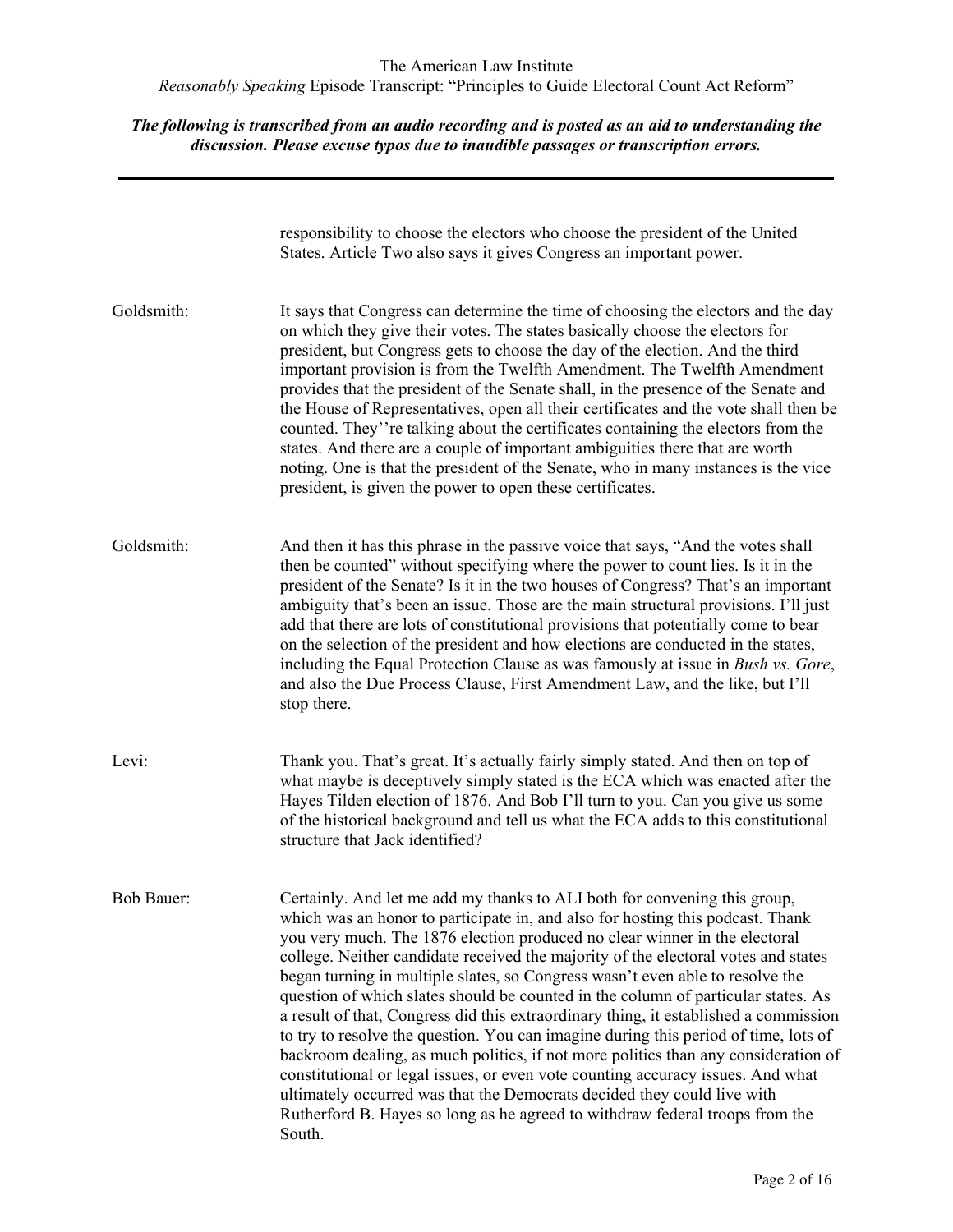| Bauer:     | Long and short of it is Hayes was elected president, congress recognized that this<br>was an ugly episode that was resolved in a particularly messy way. And 11 years<br>later, and it did take more than a decade, Congress enacted the ECA. And the<br>purpose of the ECA broadly speaking, it's a mess of a statute, it's<br>incomprehensible in many places, very difficult to understand an application.<br>And some of those are issues that are going to be one would hope addressed in<br>ECA reform, but the statute fundamentally attempts to have the process be more<br>orderly and Congress' role in it, a little clearer to incentivize states to resolve<br>controversies in a timely fashion, so that Congress doesn't have a multiple slate<br>problem. It did among other things set up a safe harbor date by which, and by the<br>way, it doesn't operate quite the way the name implies, but it's a safe harbor date<br>by which it was thought that states could qualify presumptive acceptance of their<br>slates if they resolved controversies and submitted the slates by a particular date. |
|------------|-----------------------------------------------------------------------------------------------------------------------------------------------------------------------------------------------------------------------------------------------------------------------------------------------------------------------------------------------------------------------------------------------------------------------------------------------------------------------------------------------------------------------------------------------------------------------------------------------------------------------------------------------------------------------------------------------------------------------------------------------------------------------------------------------------------------------------------------------------------------------------------------------------------------------------------------------------------------------------------------------------------------------------------------------------------------------------------------------------------------------|
| Bauer:     | And then it also adopted other procedures to assure transmission in timely<br>fashion to the archivist of the United States for Congress to count the electoral<br>votes, procedures by which Congress itself would fulfill its Twelfth Amendment<br>duties. And those included the procedures by which objections could be raised by<br>members and the procedures by which the two houses would consider and<br>ultimately decide whether to sustain or reject those objections. That's<br>fundamentally what the ECA attempted to do was to clean up a little bit after the<br>1876 election.                                                                                                                                                                                                                                                                                                                                                                                                                                                                                                                      |
| Levi:      | I know it's a complicated statute. Jack, what caused you and Bob to turn your<br>attention to reform of the ECA in particular?                                                                                                                                                                                                                                                                                                                                                                                                                                                                                                                                                                                                                                                                                                                                                                                                                                                                                                                                                                                        |
| Goldsmith: | Several things, David. One, as you said, Bob and I wrote this book together<br>called After Trump, which was about reconstituting the presidency in terms of<br>norm violations and law violations that were prevalent in the Trump<br>administration, but actually had a longer tail going back. And we basically laid<br>out a plan for reform that we thought should be akin and ambition to the reforms<br>of the 1970s. And so we had come together to do this reform project. After the<br>book was published, we established an organization called the Presidential<br>Reform Project that aimed to implement some of these reforms. After that<br>happened, we had the presidential election of 2020 and the events of January 6th,<br>all of which highlighted something that had become increasingly clear going<br>back actually a couple of decades.                                                                                                                                                                                                                                                     |
| Goldsmith: | Namely, the ECA is a terribly worded statute that's full of ambiguities and might<br>contain authority for Congress that might not be constitutional, that it allowed on<br>January 6th, but not just on January 6th, in other elections for Congress to object                                                                                                                                                                                                                                                                                                                                                                                                                                                                                                                                                                                                                                                                                                                                                                                                                                                       |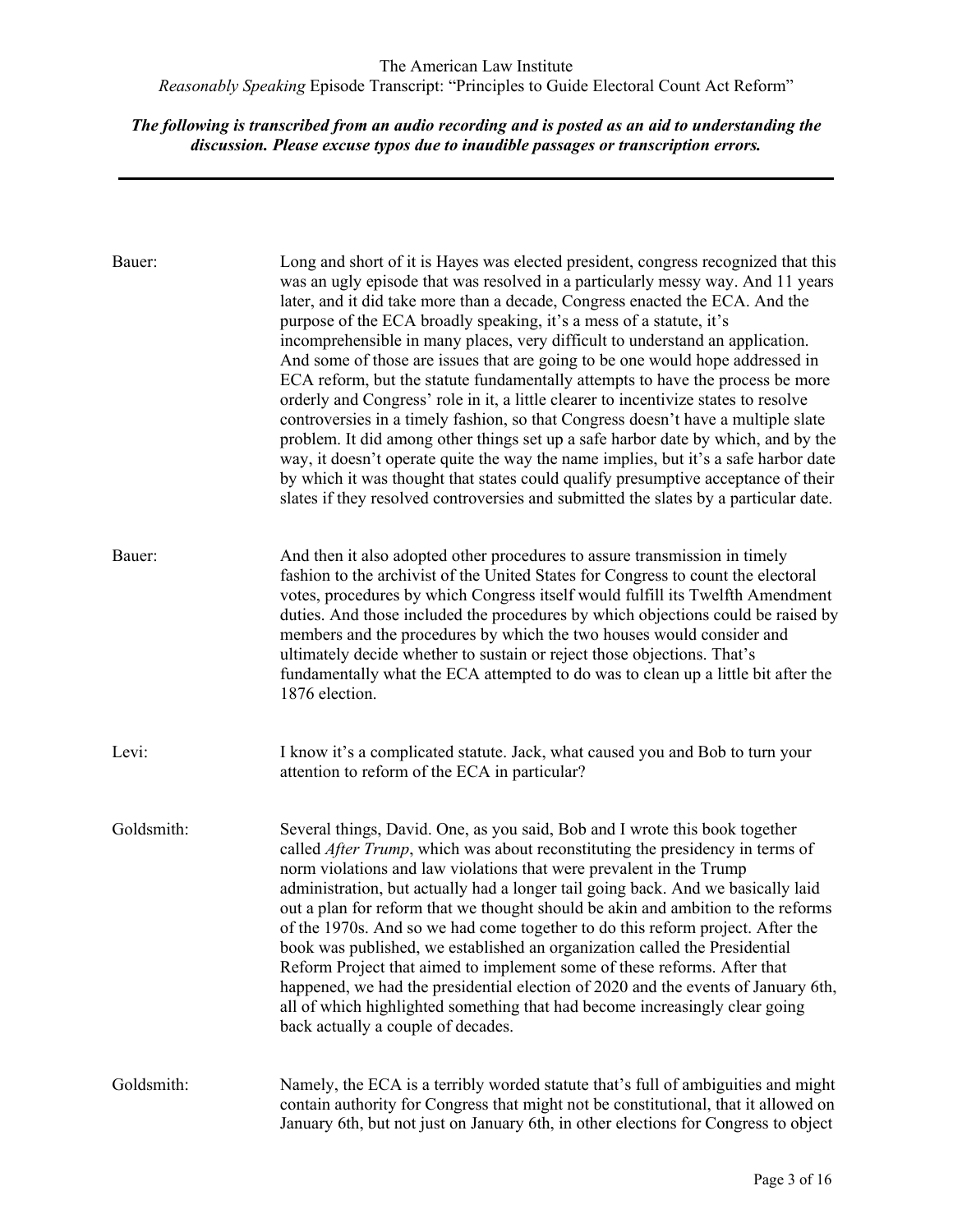|        | to the electoral votes in the states in ways that didn't take much of a showing and<br>the rules were very unclear. And of course the rules were unclear in general on<br>January 6th, about the Vice President's role and the role of Congress in general.<br>Bob and I, like a lot of people, started thinking about what could be done for<br>future elections to improve this system. And we incorporated presidential<br>election reform into our project. And just at the time that we were gathering our<br>thoughts on this, you kindly invited us to convene this group. That's how we<br>came together to do it.                                                                                                                                                                                                                                         |
|--------|--------------------------------------------------------------------------------------------------------------------------------------------------------------------------------------------------------------------------------------------------------------------------------------------------------------------------------------------------------------------------------------------------------------------------------------------------------------------------------------------------------------------------------------------------------------------------------------------------------------------------------------------------------------------------------------------------------------------------------------------------------------------------------------------------------------------------------------------------------------------|
| Levi:  | It's an area in which one wants certainty. You want to wake up the next morning<br>and know who the president is and not be concerned about all the ambiguities<br>and the statutes. Bob, you want to add to that? Why do you think this is so<br>important?                                                                                                                                                                                                                                                                                                                                                                                                                                                                                                                                                                                                       |
| Bauer: | Well, for all the reasons that Jack gave, and I'll mention one aspect of this that<br>makes legal reform really urgent. One issue Jack and I address throughout our<br>book when discussing other aspects of the institutional presidency and the<br>problems we have with the constitutional guardrails, if you will, that should<br>govern the exercise of presidential authority is the erosion of norms. Which is to<br>say, we have constitutional requirements. We have legal requirements. And then<br>of critical importance, of course, is how political actors fill in the gaps by<br>accepting certain conventions about how they should behave. And for the most<br>part, for a long time, and many of these episodes were cited in 2020, some of<br>ECA's weaknesses were papered over by general agreement on how political<br>actors should behave. |
| Bauer: | Candidates conceded elections, and Congress proceeded in good faith to<br>administer their responsibilities under the Electoral Count Act. And what we<br>discovered in 2020 is those norms are giving way. They're eroding. And that<br>makes the necessity of legal reforms all that more urgent because we're not able<br>to rely anymore on a shared understanding of how these gaps should be<br>addressed and what sort of behavior we can expect from actors to fundamentally<br>honor what we believe are the key constitutional themes and expectations that we<br>should all have.                                                                                                                                                                                                                                                                       |
| Levi:  | And that brings us to the project. Bob, you and Jack, you put together a group<br>that in addition to yourselves included Elise C. Boddie, Mariano-Florentino<br>Cuéllar, Courtney Simmons Elwood, Larry Kramer, Don McGahn, Michael B.<br>Mukasey, Saikrishna Prakash, and David Strauss, a very eminent group of<br>people. How did you construct the membership of the group?                                                                                                                                                                                                                                                                                                                                                                                                                                                                                   |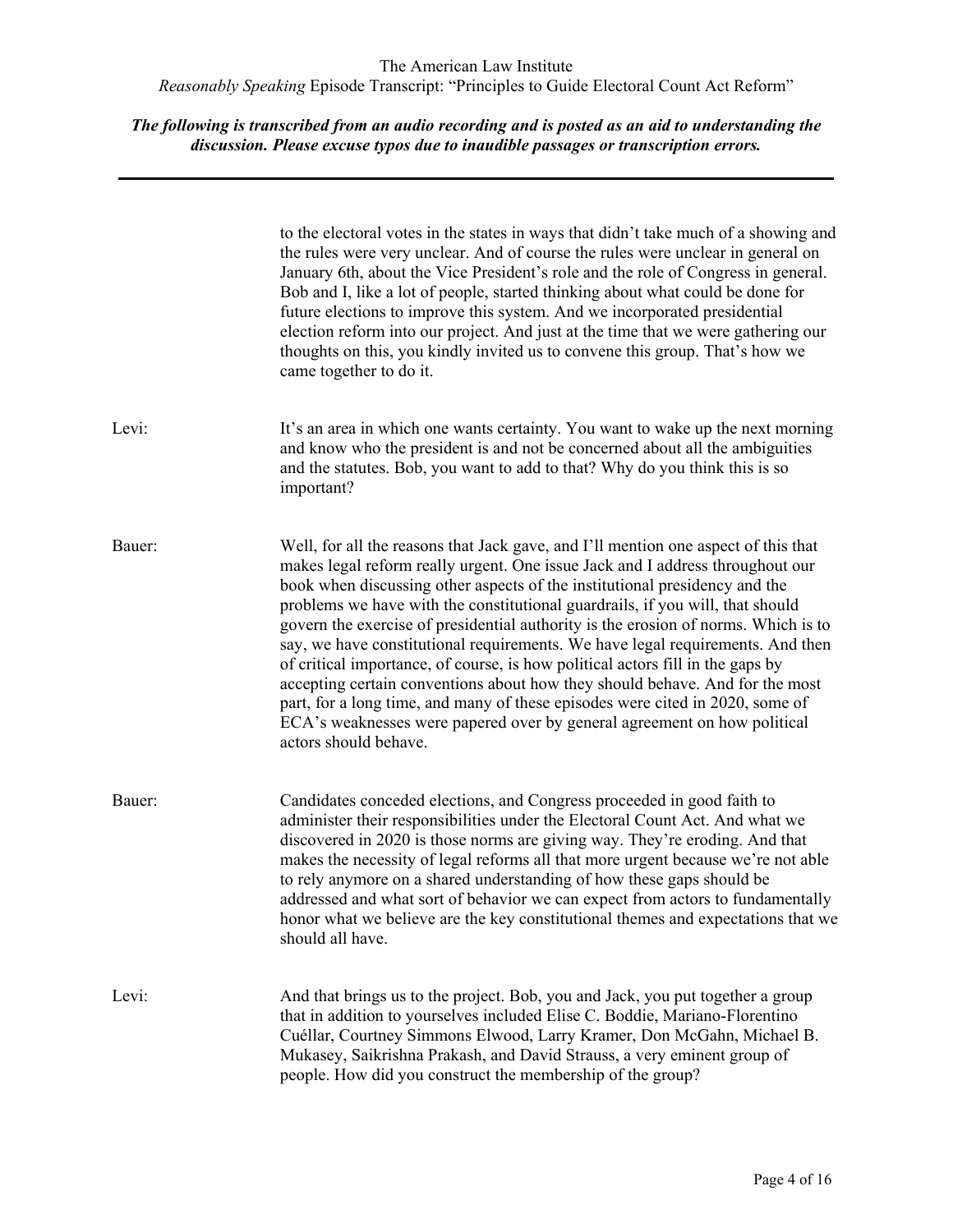| Bauer:     | We hoped to establish a group of people who had enormous experience and<br>credibility on legal and institutional issues that we were addressing here but also<br>would have credibility on all sides of the political debate. I say all sides because<br>some people say both sides and then some people object and say there are more<br>than two sides of the political debate. If you're an independent, you don't like to<br>hear things characterized that way. But the idea general credibility, there could be<br>no question that there are a range of backgrounds, experiences, and levels of<br>expertise of different kinds of expertise reflected in this group. But we think it's a<br>group that would be credible to anybody who would look to see whether or not<br>it's a group whose judgment bore careful attention. And we really were very<br>honored to be part of that group. It was an extraordinary group and we think it<br>does have credibility where everyone might look for it in these circumstances.                                                                                                                         |
|------------|---------------------------------------------------------------------------------------------------------------------------------------------------------------------------------------------------------------------------------------------------------------------------------------------------------------------------------------------------------------------------------------------------------------------------------------------------------------------------------------------------------------------------------------------------------------------------------------------------------------------------------------------------------------------------------------------------------------------------------------------------------------------------------------------------------------------------------------------------------------------------------------------------------------------------------------------------------------------------------------------------------------------------------------------------------------------------------------------------------------------------------------------------------------|
| Levi:      | Jack, what was the work product that you were hoping for, and what process did<br>you follow?                                                                                                                                                                                                                                                                                                                                                                                                                                                                                                                                                                                                                                                                                                                                                                                                                                                                                                                                                                                                                                                                 |
| Goldsmith: | So, we didn't really know what kind of work product we wanted. We had a<br>general idea that we wanted to address the hardest and most fundamental issues<br>that were going to be at issue and reform. There are lots of trade-offs in any<br>reform, lots of uncertainty. So, we came in thinking just in general, we wanted to<br>tackle the biggest, hardest problems and focus on those and try to outline what<br>the big picture and the fundamental questions were in reform, and then try to<br>make progress on those. And we didn't have concrete views. I think Bob and I in<br>our early discussions had different takes on maybe where the priorities should be,<br>but that's what we went in thinking. But we didn't have a clear agenda at all. And<br>the process that we used was we met and had wonderful discussions many times,<br>often. And we worked through various issues and we swapped ideas by email and<br>drafts of ideas and principles. And we just worked through the problems. And so<br>that was basically the process.                                                                                                  |
| Levi:      | We're going to get into the substance of the paper that you released on April 4th<br>of this month. You released a document called Principles for ECA Reform. And I<br>don't want to scare our listeners off. It's just five pages long, but it covers an<br>enormous ground. And it's an area of law that's quite complex. And the paper is<br>structured in a way such that it contains what you call General Principles. That's<br>the first part of the paper, the General Principles to Govern ECA Reform, and<br>then in the second half of the paper, a set of more Specific Principles, again,<br>focused on ECA reform. And you have five General Principles. And the first two<br>are somewhat related. The first principle states that Congress lacks the<br>constitutional authority to address every issue that may arise in the presidential<br>election process. And the second principle states ECA Reform should not itself<br>become the basis of fresh uncertainties about the presidential election process,<br>the kind of first "do no harm" sort of principle. So, returning to you, Bob, what<br>work are these two principles doing? |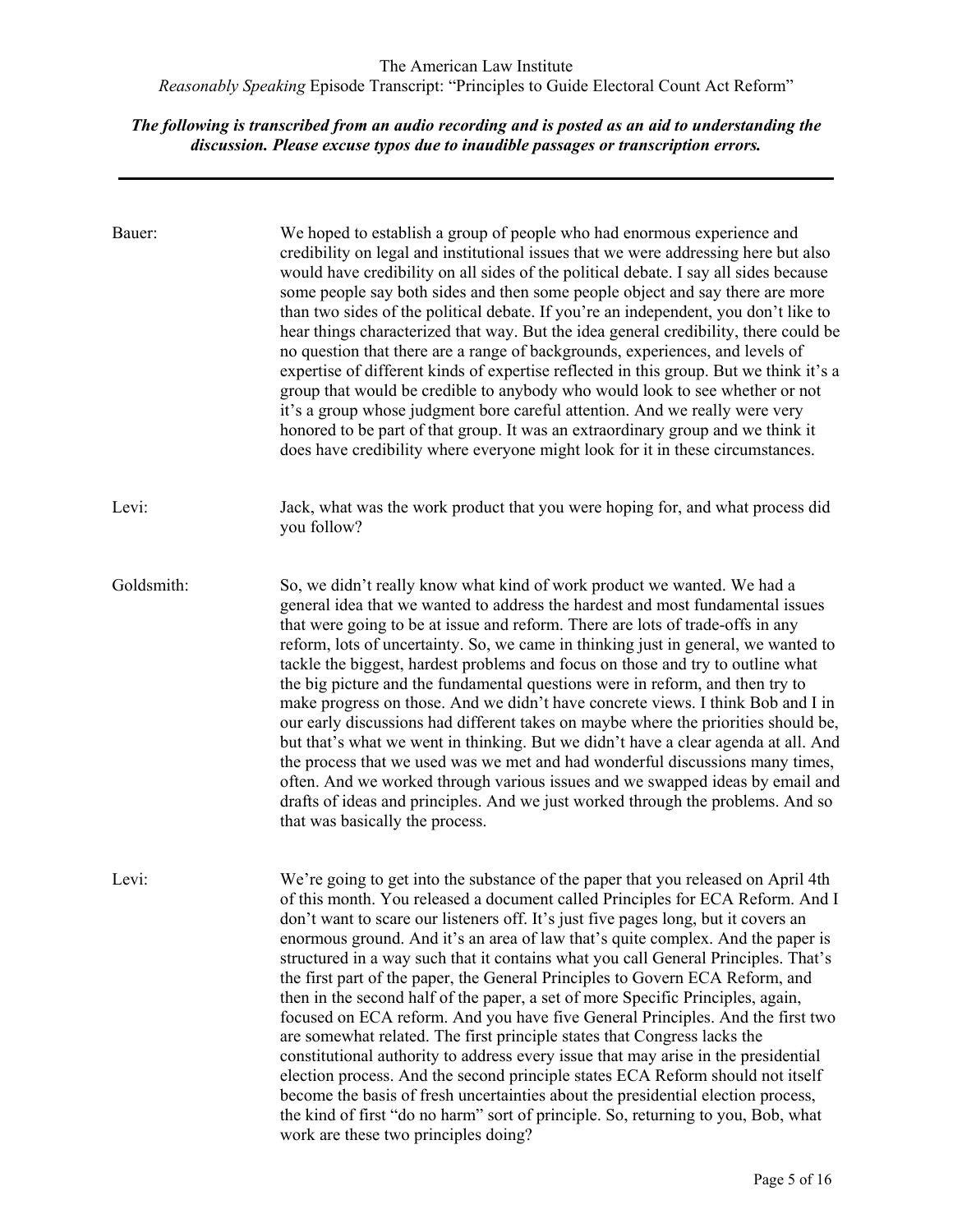| Bauer:     | The first one is meant to bring focus to the actual matter at hand, which is<br>Congress' role as Jack was describing, in pursuant to the Twelfth Amendment.<br>That is the question really on the table. And, of course, there are other aspects of<br>the presidential selection process. We saw how these controversies played out in<br>the states, and there were roles played by different actors in the states by state<br>officials, by state legislatures, in 2020 are declining to take certain action that<br>was urged upon them by state courts. The goal of ECA reform is to clarify<br>Congress' role in this complex process. And so the first principle is intended to<br>make it very clear that Congress has certain authorities. There are other<br>authorities that does not have, and as you point out, that relates to the second<br>principle that you cited. And that is that the ECA should do what it should do to<br>address that congressional rule and ECA reform.                                                                                         |
|------------|------------------------------------------------------------------------------------------------------------------------------------------------------------------------------------------------------------------------------------------------------------------------------------------------------------------------------------------------------------------------------------------------------------------------------------------------------------------------------------------------------------------------------------------------------------------------------------------------------------------------------------------------------------------------------------------------------------------------------------------------------------------------------------------------------------------------------------------------------------------------------------------------------------------------------------------------------------------------------------------------------------------------------------------------------------------------------------------|
| Bauer:     | Rather, say, ECA reform should do what it should do to address that problem, but<br>that it would be a mistake to have ECA reform viewed as sort of some<br>comprehensive effort to resolve all of the questions that's set up in the<br>presidential selection process. It can't do that. It can't do as a constitutional<br>matter. It almost certainly can't do it as a sort of prudential matter. It would wind<br>up traveling into areas that are likely to spark very sharp disagreement and make<br>it harder to reach bipartisan consensus. And so for that reason, we wanted to sort<br>of set the table with the first two principles about what precisely defined as<br>carefully as possible the mission of the group was.                                                                                                                                                                                                                                                                                                                                                  |
| Levi:      | That's great. Thank you. Your third general principle is that ECA reform should<br>clarify that Congress has an important but limited role in tallying electoral votes<br>considered with the best understanding of the Twelfth Amendment and other<br>relevant authorities. So Jack, can you explain what the third principle does?<br>Seems related actually to the first two.                                                                                                                                                                                                                                                                                                                                                                                                                                                                                                                                                                                                                                                                                                         |
| Goldsmith: | It is. It's related to the first one, especially, but we wanted to emphasize both that<br>Congress has an important role in tallying these votes, but that was also a limited<br>role. And it clearly has this vital role in counting the electoral votes from the<br>states. And it's the last institutional step in the election of the president. And it<br>also, we believe, has a narrow role in raising objections related to<br>constitutional—We'll get into this later in the principles but these are the kind of<br>things that we think Congress has the authority to do. For example, to assess<br>whether an elector meets constitutional criteria and the like. But we also wanted<br>to emphasize how limited that role is because some interpretations of the ECA<br>give Congress a much more robust role and in some efforts to use the ECA, give<br>Congress a much more robust role in counting the votes, deciding which votes to<br>count, and basically in some views in choosing the president, having its own take<br>on choosing who the president should be. |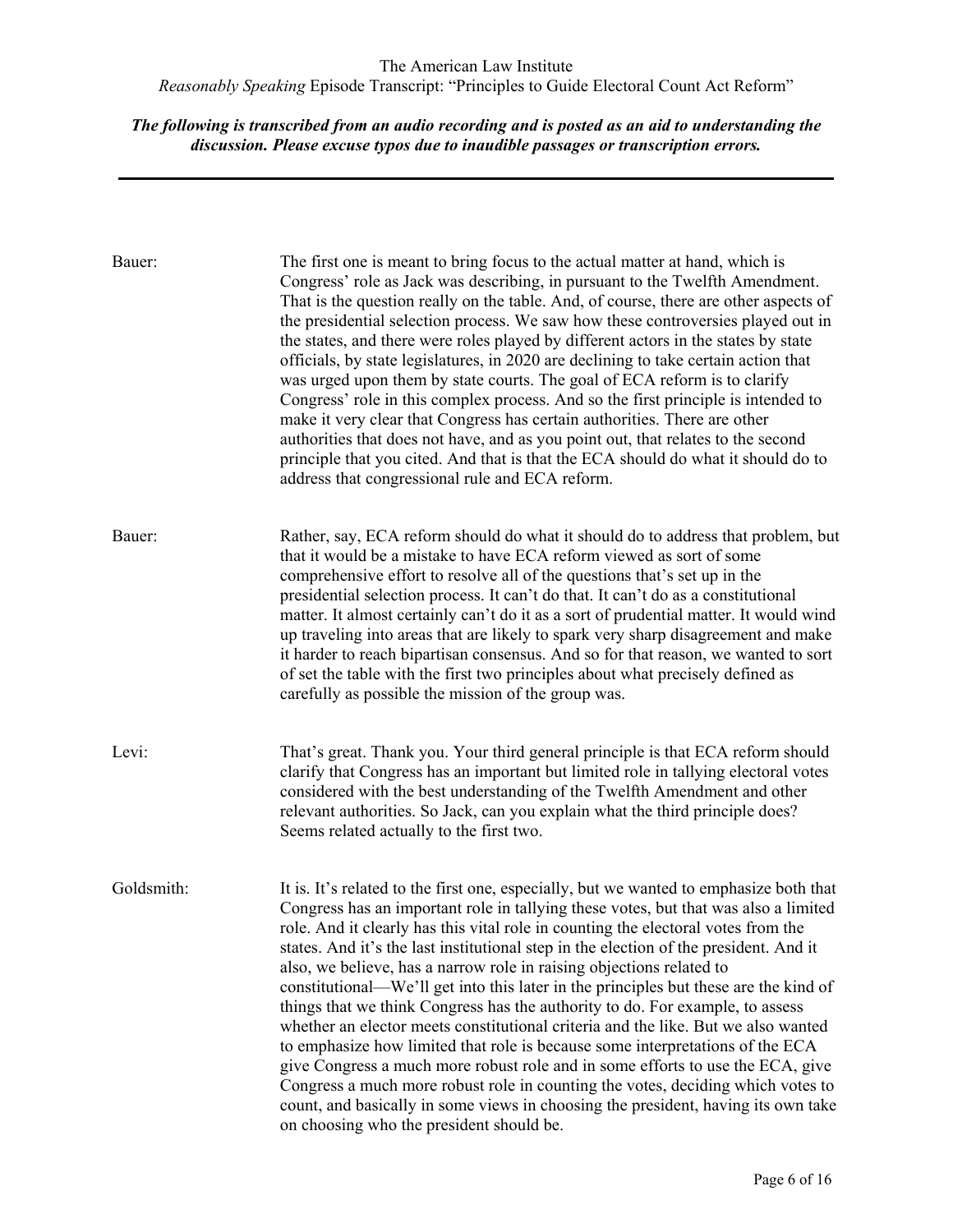| Goldsmith: | So this is just another  Again, this is a guiding principle that gets fleshed out<br>later in the document, but the idea was meant to emphasize, yes, Congress has an<br>important role, but, no, it's not a comprehensive role in choosing the president.                                                                                                                                                                                                                                                                                                                                                                                                                                                                                                                                                                                                                                                                                                                                                                                                           |
|------------|----------------------------------------------------------------------------------------------------------------------------------------------------------------------------------------------------------------------------------------------------------------------------------------------------------------------------------------------------------------------------------------------------------------------------------------------------------------------------------------------------------------------------------------------------------------------------------------------------------------------------------------------------------------------------------------------------------------------------------------------------------------------------------------------------------------------------------------------------------------------------------------------------------------------------------------------------------------------------------------------------------------------------------------------------------------------|
| Levi:      | And you would bump up against the limitations in the constitutional structure<br>that you discussed when we started?                                                                                                                                                                                                                                                                                                                                                                                                                                                                                                                                                                                                                                                                                                                                                                                                                                                                                                                                                 |
| Goldsmith: | We believe so. Yes.                                                                                                                                                                                                                                                                                                                                                                                                                                                                                                                                                                                                                                                                                                                                                                                                                                                                                                                                                                                                                                                  |
| Levi:      | So General Principle Four, that's your fourth, states that ECA Reform should<br>help check efforts by any state actor to disregard or override the outcome of an<br>election conducted pursuant to state law in effect, prior to election day, including<br>state law governing the process for recounts, contests, and other legal challenges.<br>You then go on to say that this is the most difficult element of reform because the<br>question of Congress' role in addressing abuses of this kind can raise novel and<br>difficult constitutional questions and generate sharp political disagreement. And<br>that ECA reform cannot by itself address every conceivable problem that may<br>arise within a state, many of which will require legal and political responses at<br>the state level. Bob, you've already said a little bit about this but can you explain<br>what the concern is here on the principle number four?                                                                                                                               |
| Bauer:     | Yes, I think it is a dominant concern for people who watch a lot of sharp political<br>jockeying and the erosion of norms that governs sort of what our expectations are<br>of the behavior of actors in our democratic process. And that is simply captured<br>by the attempt to change the rules after the game is over. And someone's been<br>able to assess the score and found out that we're on the losing end. That is<br>obviously a huge challenge to anybody's conception of a fair outcome of what<br>we expect from the democratic process. Candidate A competes with Candidate B<br>candidate, and Candidate A gets the most votes. Candidate wins. Candidate B,<br>however, manages to secure a majority of  Candidate's B party is in the<br>majority and tries to find a way to change the rules after the game is over. And so<br>one thing ECA reform needs to make very clear is that for a number of reasons,<br>we can talk about Jack has touched on one of them, Congress's ability to set the<br>data in election, you can't have two dates. |
| Bauer:     | The election that produced an outcome you didn't like and another election you<br>hold afterwards to produce a different outcome that you might prefer. And then<br>for other reasons that relate to due process and equal protection sorts of<br>considerations, it needs to be very clear that sort of effort to change the rules after<br>the game is over to alter an undesirable outcome cannot happen. Our democracy                                                                                                                                                                                                                                                                                                                                                                                                                                                                                                                                                                                                                                           |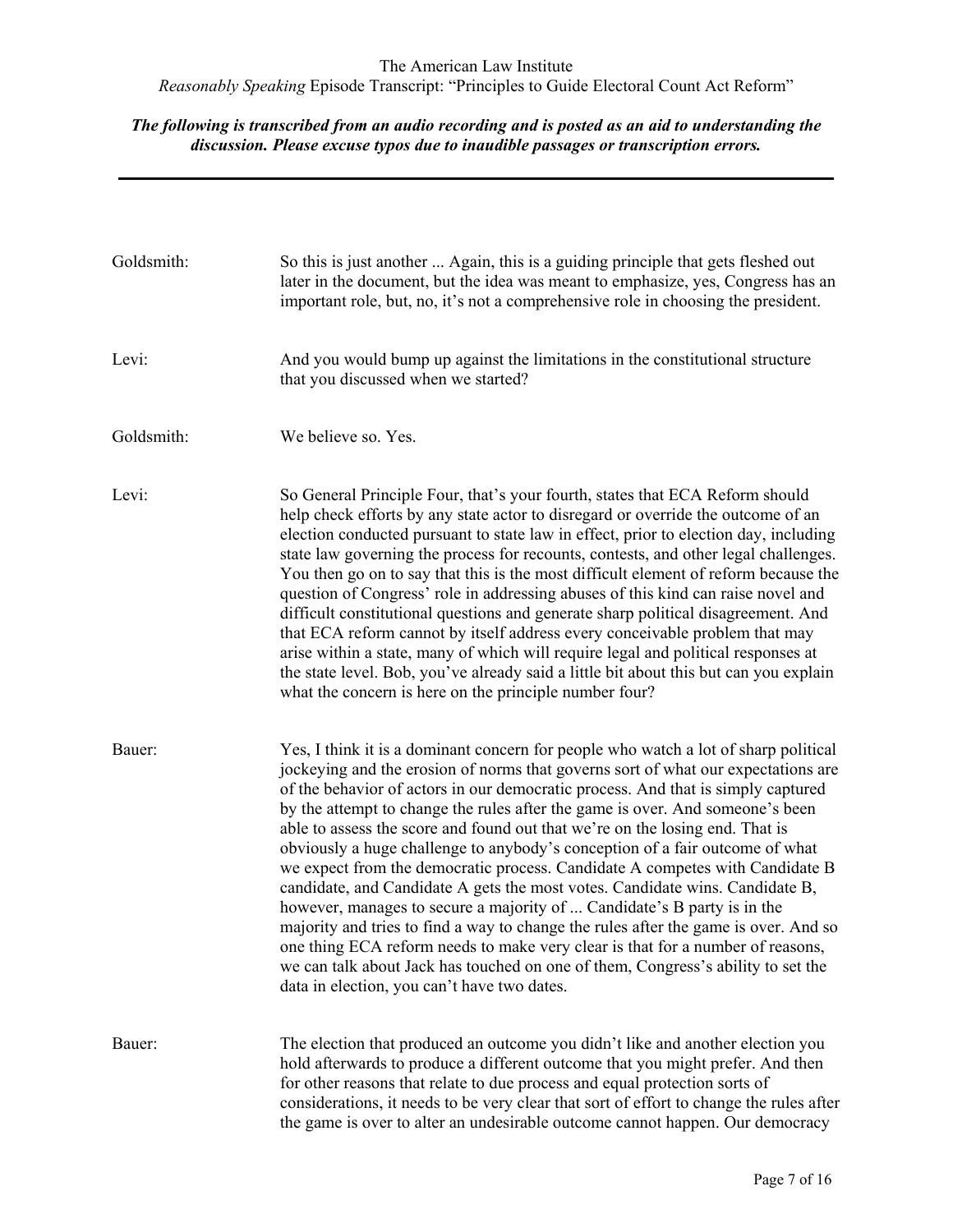|            | would simply founder on that occurring. And so that is the reason for the<br>prominence of the principle and the importance of the principle that you cite. In<br>application, there are some complexities. And we could talk about what some of<br>them are. The fundamental point, however, still stands. And our effort was at the<br>very outset in this group to establish baselines like that one that we simply have<br>to enforce if we're going to have meaningful ECA reform that upholds our basic<br>understanding of how the constitution is supposed to operate and what voters in<br>the democratic process ought to be able to rely upon.                                                                                                                                                                                                                                                                                                                                                                                                                                                                                                                                                                                                                                                                                                                              |
|------------|----------------------------------------------------------------------------------------------------------------------------------------------------------------------------------------------------------------------------------------------------------------------------------------------------------------------------------------------------------------------------------------------------------------------------------------------------------------------------------------------------------------------------------------------------------------------------------------------------------------------------------------------------------------------------------------------------------------------------------------------------------------------------------------------------------------------------------------------------------------------------------------------------------------------------------------------------------------------------------------------------------------------------------------------------------------------------------------------------------------------------------------------------------------------------------------------------------------------------------------------------------------------------------------------------------------------------------------------------------------------------------------|
| Bauer:     | And we can discuss some of it, but there are some novel questions that do come<br>up about the role that Congress can have in policing misconduct in the states.<br>Now, let me just mention something very specific here, which is, it goes back to<br>the very first principle. There are other actors in the process, state and federal<br>courts, for example, that police for some of that misconduct. There are<br>constitutional guarantees that they enforce. And what we do in ECA Reform is<br>make it very clear in our proposal that extent authority, of course, to address<br>those kinds of problems, which are rule shenanigans like the one I described that<br>would be left untouched by anything Congress does on ECA Reform. There<br>would still be remedies available in federal and state court for some of the<br>misconduct, shenanigans, mischief, however, you want to characterize them but<br>they could take place that would challenge those basic democratic principles.                                                                                                                                                                                                                                                                                                                                                                              |
| Levi:      | Your sixth and last general principle says that ECA reform should not affect the<br>authority of the federal courts to address due process, equal protection, and other<br>constitutionally-based claims of unlawful state action in the administration count<br>and certification of a state's popular vote. Jack, what are you getting at here? And<br>is it different than what Bob just discussed?                                                                                                                                                                                                                                                                                                                                                                                                                                                                                                                                                                                                                                                                                                                                                                                                                                                                                                                                                                                 |
| Goldsmith: | It's very related to what Bob was just discussing. There's a robust jurisprudence<br>in the federal courts on equal protection. Bush v. Gore was the most famous case<br>involving equal protection in the presidential election context. There are due<br>process principles that come to bear in federal court in assessing the legality of<br>state elections. For example, some people think the right to vote, divide rights<br>from due process. Something people think that a candidate has a property right<br>and having won the election that can't be deprived of that due process. There are<br>First Amendment principles that come to bear. And the reason to emphasize this<br>is this is not actually something Congress is going to enact, this is something that<br>is a background principle that's very important to understand against which<br>Congress is legislating, and it goes back to some of the earlier principles, that<br>Congress cannot, under the Constitution, and should not, answer every problem<br>that might come up in the election of a president. There are various institutions<br>with various roles, and this principle's just designed to emphasize that for many<br>problems that will arise in a presidential election, the federal court stand ready,<br>under various constitutional provisions, to police mischief in the states. |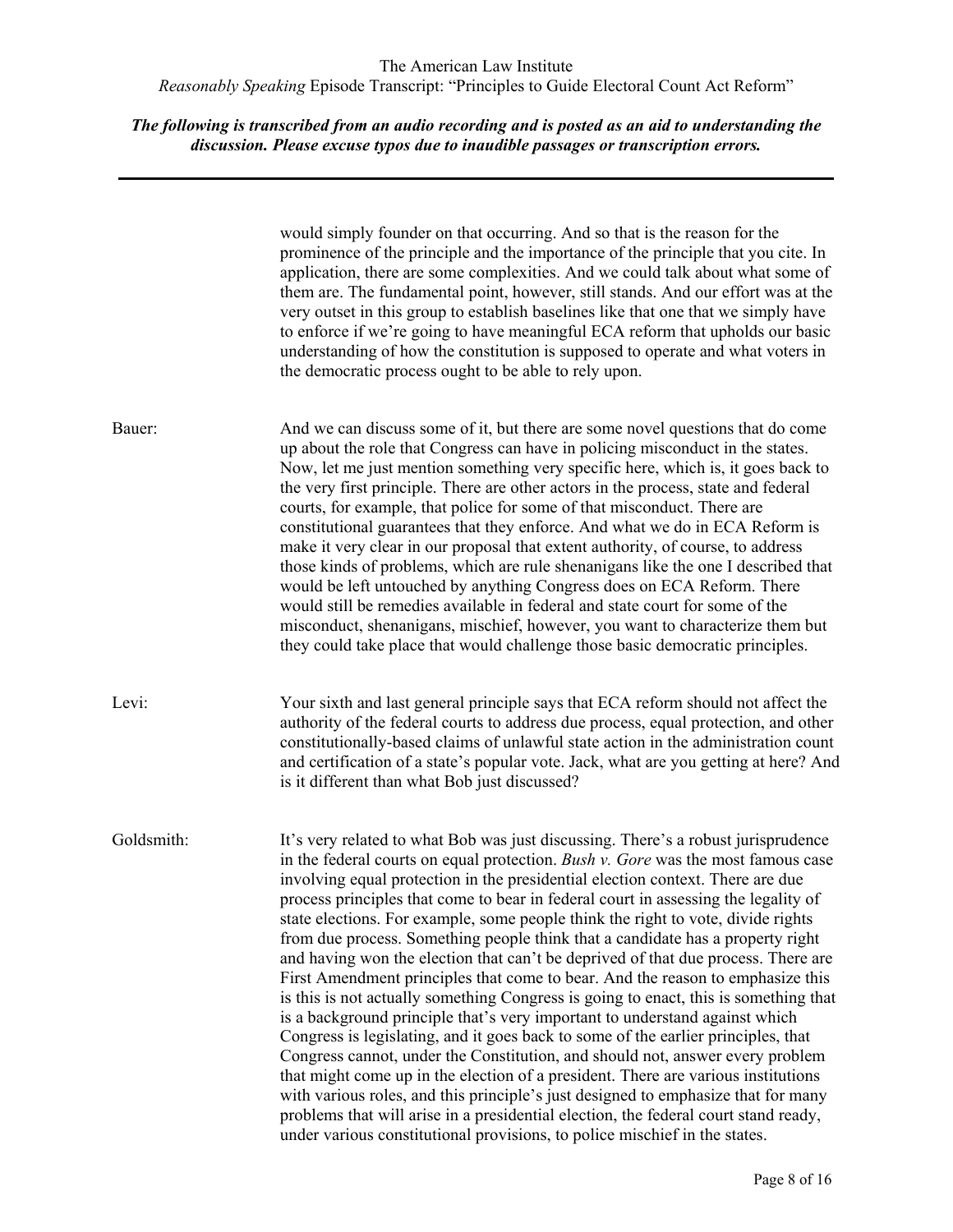| Levi:      | You know, may I say, just as we discuss this, I see just how smart you and your<br>colleagues on the group were in coming up with the general principles, and then<br>having the specific principles, which we're about to get into. Because these<br>general principles, they're foundational, and there's a lot beneath them that<br>maybe one wouldn't agree on, the two of you might not agree on when you sort<br>of drill down on some of these things. But you are able to agree on the overall<br>point, and kind of the thrust of reform. And that's just so important, I think.                                                                                                                                                                                                                                                                                                           |
|------------|-----------------------------------------------------------------------------------------------------------------------------------------------------------------------------------------------------------------------------------------------------------------------------------------------------------------------------------------------------------------------------------------------------------------------------------------------------------------------------------------------------------------------------------------------------------------------------------------------------------------------------------------------------------------------------------------------------------------------------------------------------------------------------------------------------------------------------------------------------------------------------------------------------|
| Goldsmith: | We thought it was important to kind of frame the space in which, and the basic<br>assumptions in which we were acting. So, yes.                                                                                                                                                                                                                                                                                                                                                                                                                                                                                                                                                                                                                                                                                                                                                                     |
| Levi:      | So let's go to your specific principles, and the Specific Principles to Govern ECA<br>Reform are grouped under three headings: Congressional Powers in Counting<br>and Determining the Validity of Electoral Votes, Reform Related to the Electoral<br>College Meeting Date, and Reforms Related to State Action to Override or<br>Disregard the Outcome of the Vote Under Existing Law. So if we start with the<br>first bucket, that's congressional powers, and turning to you, Bob, there are five<br>specific principles relating to congressional power. And can you summarize<br>those five and tell us what's going on with those?                                                                                                                                                                                                                                                          |
| Bauer:     | Yes. The ECA, for example, has a loose, and in some places, very hard to<br>understand series of provisions that govern how Congress exercises authority for<br>Twelfth Amendment purposes. Most notably, I'll give you an example in 2020,<br>there was a debate about the role of the vice president. Could the vice president<br>of the United States suspend the proceeding, because the vice president<br>concluded that certain slates before the Congress, duly transmitted by the states,<br>by the National Archives were somehow, in some way, the wrong slates, didn't<br>reflect the true winner in the state? Could the vice president remove from the vice<br>president's sort of back pocket, if you will, another set of slates, say, "These were<br>forwarded to me, and I'm going to put those in play as alternatives to the slates<br>that we received in the ordinary course"? |
| Bauer:     | So it was important to define the vice president's role as presiding officer of the<br>Senate. It's not an insignificant role. The vice president does, in fact, preside over<br>the proceedings. So they have a procedural role, the vice president would have a<br>procedural role that is clearly significant, but it does not extend to making<br>substantive judgements about which slates to count and which slates not to count,<br>which are the correct slates, and which are not, because the vice president<br>operates as a presiding officer, but does not speak for the body. The body makes<br>those decisions. So that was one aspect, and I think this is common to many of<br>the ECA reform proposals that we thought it was important to include.                                                                                                                               |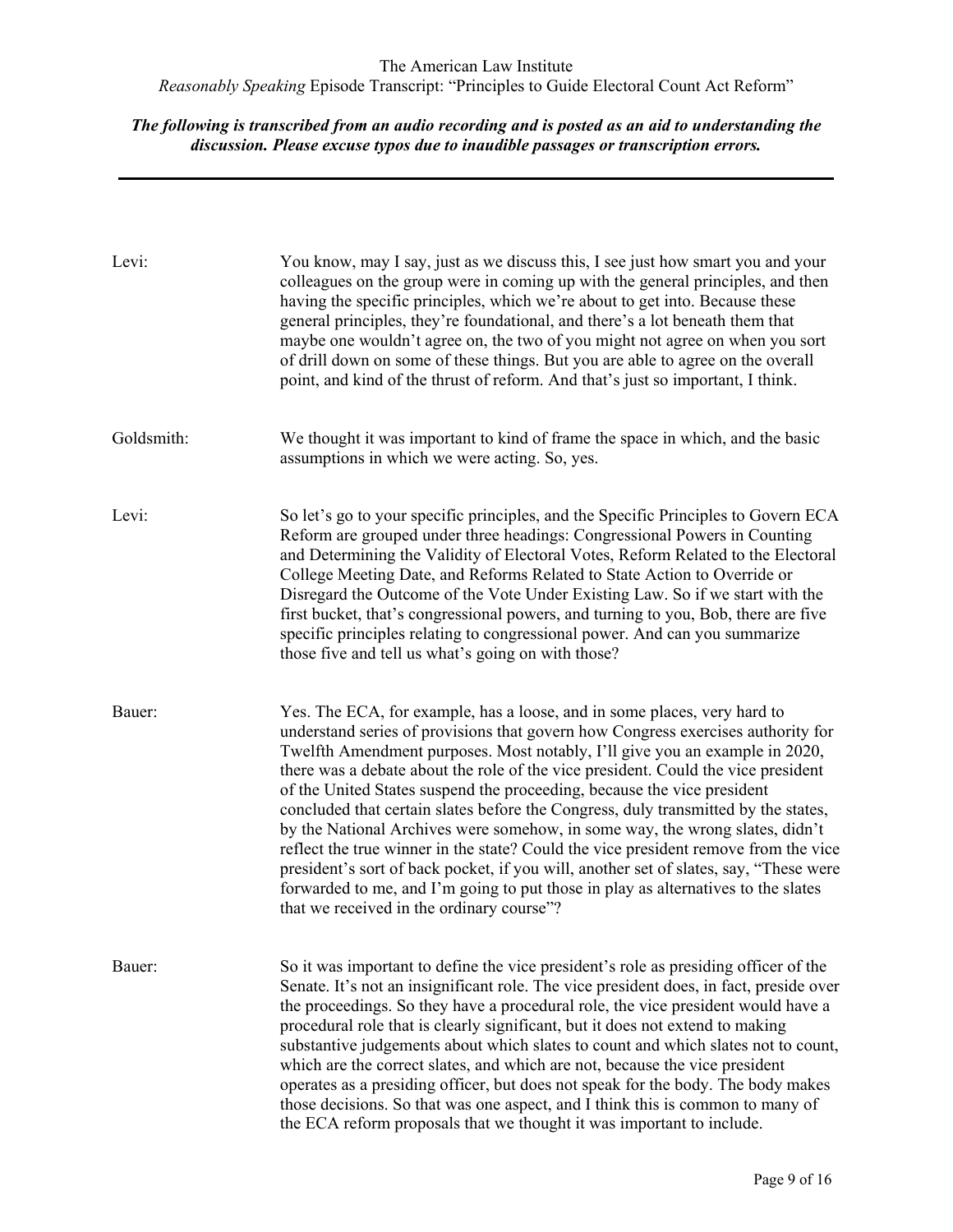| Bauer: | Then there's a series of questions around who may raise objections, not who may<br>raise them, because there are members of Congress who may raise them, but how<br>many are required in the House and the Senate to bring an objection forward?<br>What kind of objections can they make, and how are those actions disposed of?<br>And we address that by strongly recommending that the objections be, and Jack<br>mentioned this earlier, be grounded in very, very narrow constitutional<br>considerations. For example, the failure of the elector of a candidate to meet<br>constitutional eligibility requirements. It would not mean that an objection would<br>call upon Congress to look behind the certification and decide whether votes in<br>particular states have been counted correctly. That's not Congress' role.              |
|--------|----------------------------------------------------------------------------------------------------------------------------------------------------------------------------------------------------------------------------------------------------------------------------------------------------------------------------------------------------------------------------------------------------------------------------------------------------------------------------------------------------------------------------------------------------------------------------------------------------------------------------------------------------------------------------------------------------------------------------------------------------------------------------------------------------------------------------------------------------|
| Bauer: | And then there was the question of how many of those objections would be<br>sufficient to call upon the two houses to consider them formally. We think at<br>least that that threshold needs to be raised. It's currently one member of each<br>house, are sufficient to tie the Congress up, if you will, in the consideration of<br>objections of almost any kind under the current ECA. And we thought the<br>threshold for that needed to be increased, just as it is important, to have a clear<br>understanding of at least the majority or more of the two houses that would be<br>required to sustain an objection to electoral slates on the kind of narrow grounds<br>that I was referring to earlier.                                                                                                                                   |
| Bauer: | And then last but not least, it was important to clarify that Congress should not<br>treat disputes over an election as a quote-unquote "failed election" for purposes<br>of one provision of the ECA. A failed election, for example, might occur because<br>of a catastrophic act, a hurricane, some natural disaster that prevents the votes<br>from being counted. But it cannot include, it seems to us, and our ECA reform<br>would preclude taking into account that there are disputes about the outcome.<br>That's not a fate of the election. Those disputes are resolved through the legal<br>process under state law, and it's important that it be recognized that it's not a<br>failed election. It's a disputed election, and that would not be a reason, for<br>example, for Congress to turn the slates that states send in away. |
| Levi:  | This is also the place where you address the authority of the president of the<br>Senate, which I think is usually the vice president, to count ballots. I think that's<br>the fifth of these specific proposals. Did you choose these five areas because you<br>thought they were the most salient of the issues? I'm sure there probably are<br>other issues that could have been treated in this way as well.                                                                                                                                                                                                                                                                                                                                                                                                                                   |
| Bauer: | Yeah, yes. We thought they were salient. They were critical to defining,<br>consistent with the Constitution requires, what the actual role of Congress was in<br>making objections, sustaining objections, the nature of objections, the vice                                                                                                                                                                                                                                                                                                                                                                                                                                                                                                                                                                                                     |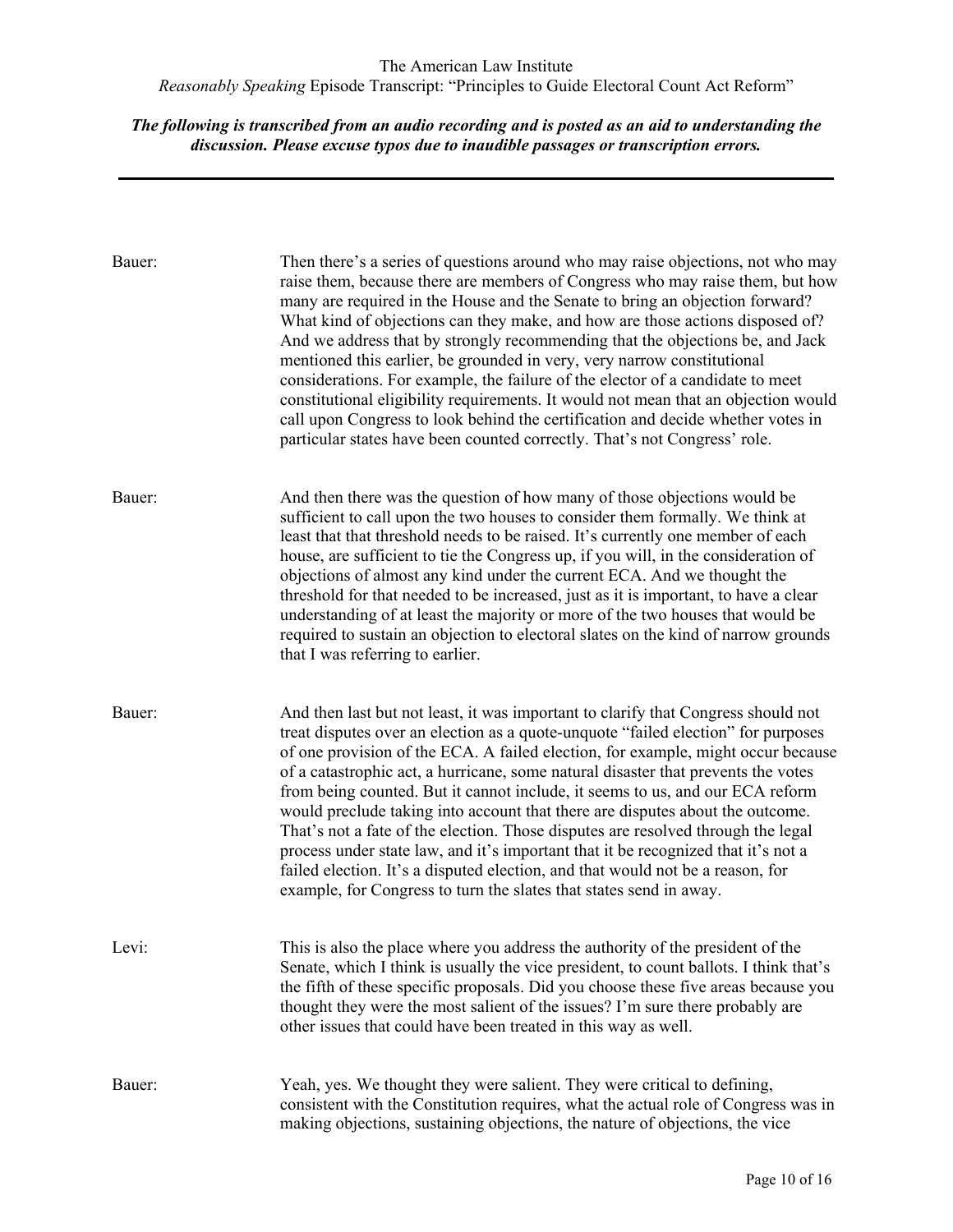|            | president's role, whether to recognize an election as a failed election, and under<br>what circumstances. So we thought they were fundamental, and there are also<br>repairs of broken or inadequate provisions, or incomprehensible provisions in the<br>ECA.                                                                                                                                                                                                                                                                                                                                                                                                                                                                                                                                     |
|------------|----------------------------------------------------------------------------------------------------------------------------------------------------------------------------------------------------------------------------------------------------------------------------------------------------------------------------------------------------------------------------------------------------------------------------------------------------------------------------------------------------------------------------------------------------------------------------------------------------------------------------------------------------------------------------------------------------------------------------------------------------------------------------------------------------|
| Levi:      | So the next section includes just one principle, and that concerns reform relating<br>to the Electoral College meeting date. And so tell us about this, Jack.                                                                                                                                                                                                                                                                                                                                                                                                                                                                                                                                                                                                                                      |
| Goldsmith: | Sure. I mean, the principle states that Congress should move the Electoral<br>College meeting date to a later date than it currently is, and I'll explain what that<br>date is in a moment, to make sure that the states have more time to conduct<br>recounts, and so that legal challenges can be resolved. So the idea here is, the<br>ECA currently says thatspecifies the date for the Electoral College to meet.<br>This is when the electors actually show up in the states and vote. And the date for<br>that is specified as  I think it's the Monday after the second Wednesday in<br>December. And that was December 14, in the last election.                                                                                                                                          |
| Goldsmith: | As litigation has become much more complex and contested, there's been a<br>perpetual worry that that's just not enough time. And so our basic suggestion is<br>that it be moved back later in December. We don't specify a date. We think<br>Congress should figure out there are trade-offs there, because Congress needs<br>time on the other end, before it meets in early January, to deal with problems that<br>may arise. But we think on balance that that date should be moved back closer<br>towards the end of the month. We didn't specify it, simply because of all the<br>things that can happen after the vote, and before the Electoral College meets. I<br>think there's a decent consensus that there needs to be more time, and that's all<br>we're trying to accomplish there. |
| Levi:      | But this also reflects, I think, your general principles and the thrust of the paper,<br>which is that this action will be in the states, and that's where it should be. And<br>Congress also needs time, but it has a more limited role. So it hopefully will need<br>less time, because you're taking time away from Congress and giving it to the<br>states here, and you think that's appropriate.                                                                                                                                                                                                                                                                                                                                                                                             |
| Goldsmith: | We think that that's appropriate, because we think there's a lot more that needs to<br>happen, and that might happen with regard to what happened in the states, and<br>concerning state processes, and that Congress can do with less time on the other<br>end.                                                                                                                                                                                                                                                                                                                                                                                                                                                                                                                                   |
| Levi:      | So the third bucket of specific proposals includes Reforms Related to State<br>Action to Override or Disregard the Outcome of the Vote Under Existing Law.                                                                                                                                                                                                                                                                                                                                                                                                                                                                                                                                                                                                                                         |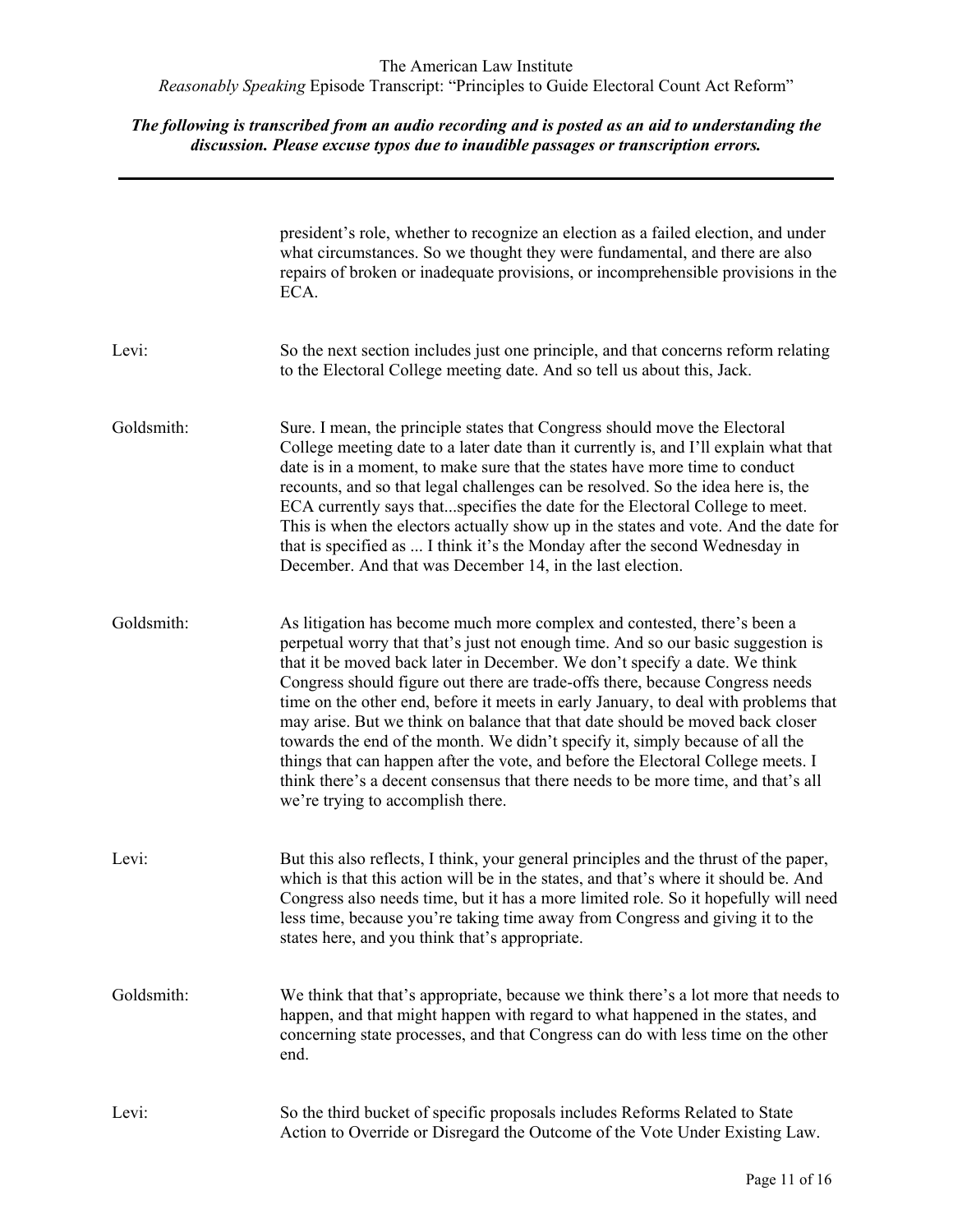*The following is transcribed from an audio recording and is posted as an aid to understanding the discussion. Please excuse typos due to inaudible passages or transcription errors.*

And the first specific principle states that Congress should exercise its Article Two timing power to clarify that state legislatures and other state institutions do not have power, after the Election Day specified by Congress, to disregard the vote held pursuant to the state law in place on that day, or to select electors in a manner inconsistent with the state law in place on that day. So Jack, turning to you, can you tell us why you included this principle, and is this controversial? Goldsmith: I don't believe it is or should be controversial. Looked at one way, it's simply a matter of Congress specifying, exercising the intersection between its timing role and the state's role in setting the manner for the election of the electors, for the choosing of the electors. So Congress has a clear ... the clearest power it has with regard of presidential elections is choosing the timing of the election. And that means that the date on which Congress specifies the presidential election shall take place shall be the day on which the president is chosen. And the states have the power to choose the manner, but that power ends when Congress chooses the date of the election. And this is simply a matter of specifying when that is. The goal here is to make clear that states cannot change the rules after the election. Goldsmith: There's worries about this happening, about that states will not like the results and will want to exercise their power to change the rules, change the counting of the rules, change how to ascertain, to...sorry, change the counting of the votes, change how to ascertain the votes, and there are lots of worries that states might be motivated to do this after an election that doesn't go a certain way that maybe certain institutions in the state don't like. This is a very important principle, just to clarify. The rules, the state laws in place on Election Day are the laws that govern, and Congress can achieve that by exercising its timing power. And so this is a quite important principle. Levi: The paper then has a fairly detailed proposal for how to address the problem of multiple lists from any one state seeking recognition for purposes of Congress's Twelfth Amendment vote count responsibilities. Bob, can you explain to those of us who are not so steeped in this, what the problem of multiple lists is? Bauer: The states are supposed to transmit to the Congress an envelope, essentially, a certification of the identity of electors and the votes they cast, so that the votes can be counted, and it can be determined who the winner of the election is. You could wind up, of course, that was an issue in the 1876 election, you could wind up with competing sources of authority in the states claiming that they have the actual list, the certificate that Congress ought to treat as the binding certificate for vote count purposes.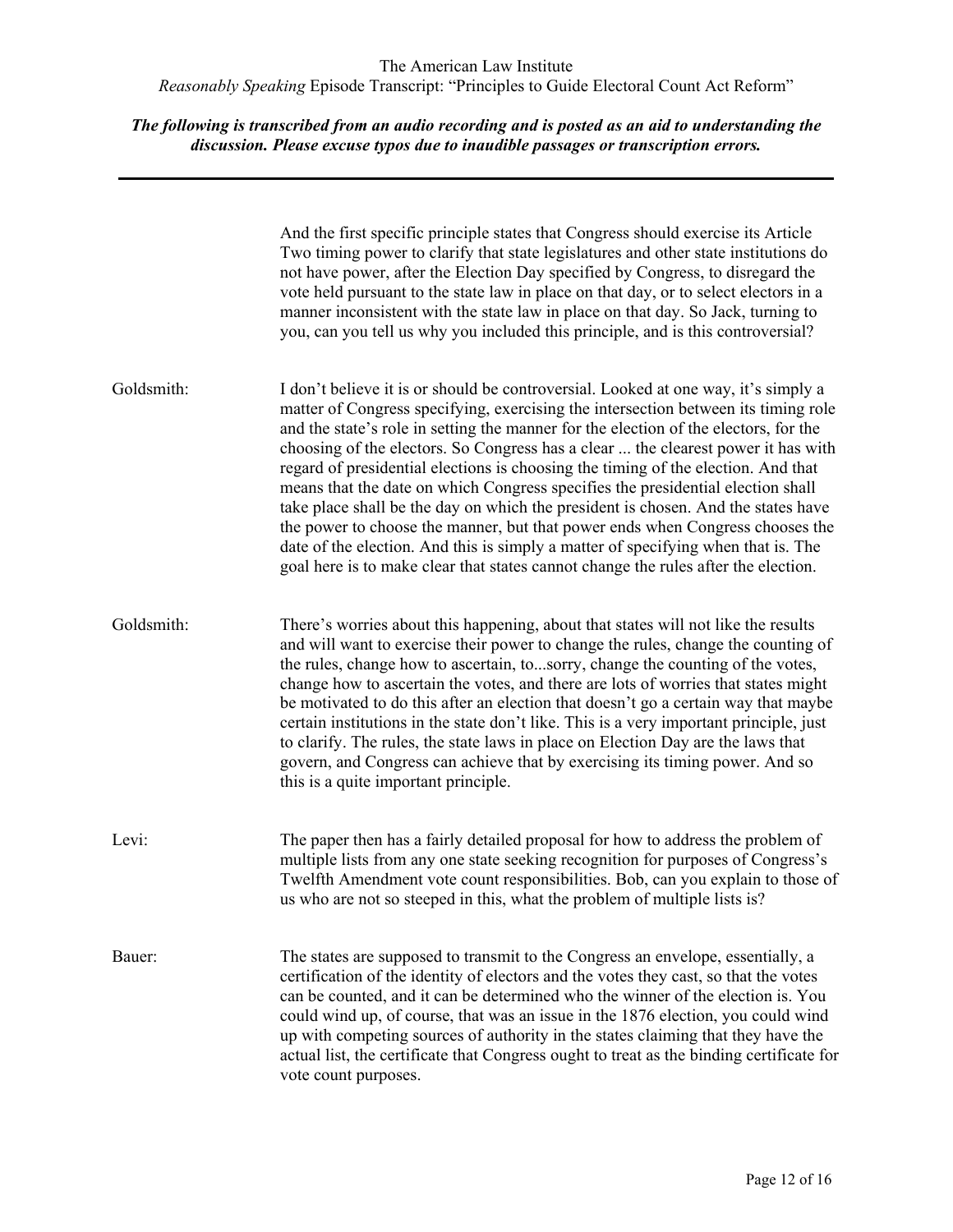| Bauer: | For example, the governor of the state might put in one certificate and the state<br>legislature, presumably controlled by the other party, might say, "Well, that's<br>incorrect. Doesn't reflect the true vote count. And we're sending a different list<br>pursuant to our constitutional authority to appoint electors. And so, we're<br>sending in that list." You could imagine another circumstance in which the<br>governor decides not to send in the list the governor should be sending in on a<br>certified basis as a responsible state official, so there's a list floating out of the<br>position of the governor that the governor refuses to transmit and the state<br>legislature transmits the list. So, the Congress has to decide which votes it should<br>be counting.                                                                                                                 |
|--------|--------------------------------------------------------------------------------------------------------------------------------------------------------------------------------------------------------------------------------------------------------------------------------------------------------------------------------------------------------------------------------------------------------------------------------------------------------------------------------------------------------------------------------------------------------------------------------------------------------------------------------------------------------------------------------------------------------------------------------------------------------------------------------------------------------------------------------------------------------------------------------------------------------------|
| Bauer: | And as we noted, we think the objection procedure ought to be limited to<br>objections that are clearly grounded in constitutional concerns, not objections<br>that are free floating and go to the question of whether the votes were accurately<br>counted in the states, because that we do not believe is a role Congress should<br>play of deciding whether a certain category of ballot should or should not have<br>been excluded from the count. And so, the goal is to find out which is the list,<br>which is the list, the certificate, that Congress ought to be having the vice<br>president open up and then tallied for the vote in the Congress.                                                                                                                                                                                                                                             |
| Bauer: | And we think that there is a basis for a limited cause of action, that presidents<br>and vice presidential candidates can file in federal court to seek a judgment about<br>which body or official in the state is responsible for sending in the certificate, the<br>real certificate, the one that contains the votes that should be counted, and that<br>the court also has a responsibility, or could have the power delegated by<br>Congress under the ECA reform, to compel a recalcitrant state official who's<br>withholding that certificate to provide it to Congress so that Congress can<br>perform its Twelfth Amendment constitutional responsibilities.                                                                                                                                                                                                                                       |
| Bauer: | I should add that these are complex constitutional questions, but we believe that<br>even though this is a state vote count and a state certification, Congress has a<br>federal duty under the Twelfth Amendment to count. And so, the declaratory<br>judgment here that a federal court is called upon to render is a declaratory<br>judgment clearly an aid of a federal duty, a duty to the Congress to provide that<br>certificate. We also provide that in the event there is any constitutional question<br>around compelling, say, a recalcitrant administrative official from providing the<br>certificate, that that's severable. Any constitutional question there doesn't doom<br>the entire statute, and the court can still issue, in support of Congress's counting<br>role, a declaratory judgment about which certificate containing which votes is the<br>one from that stage [inaudible]. |
| Levi:  | Why federal court? Did the group discuss that, the giving exclusive jurisdiction<br>to the federal court?                                                                                                                                                                                                                                                                                                                                                                                                                                                                                                                                                                                                                                                                                                                                                                                                    |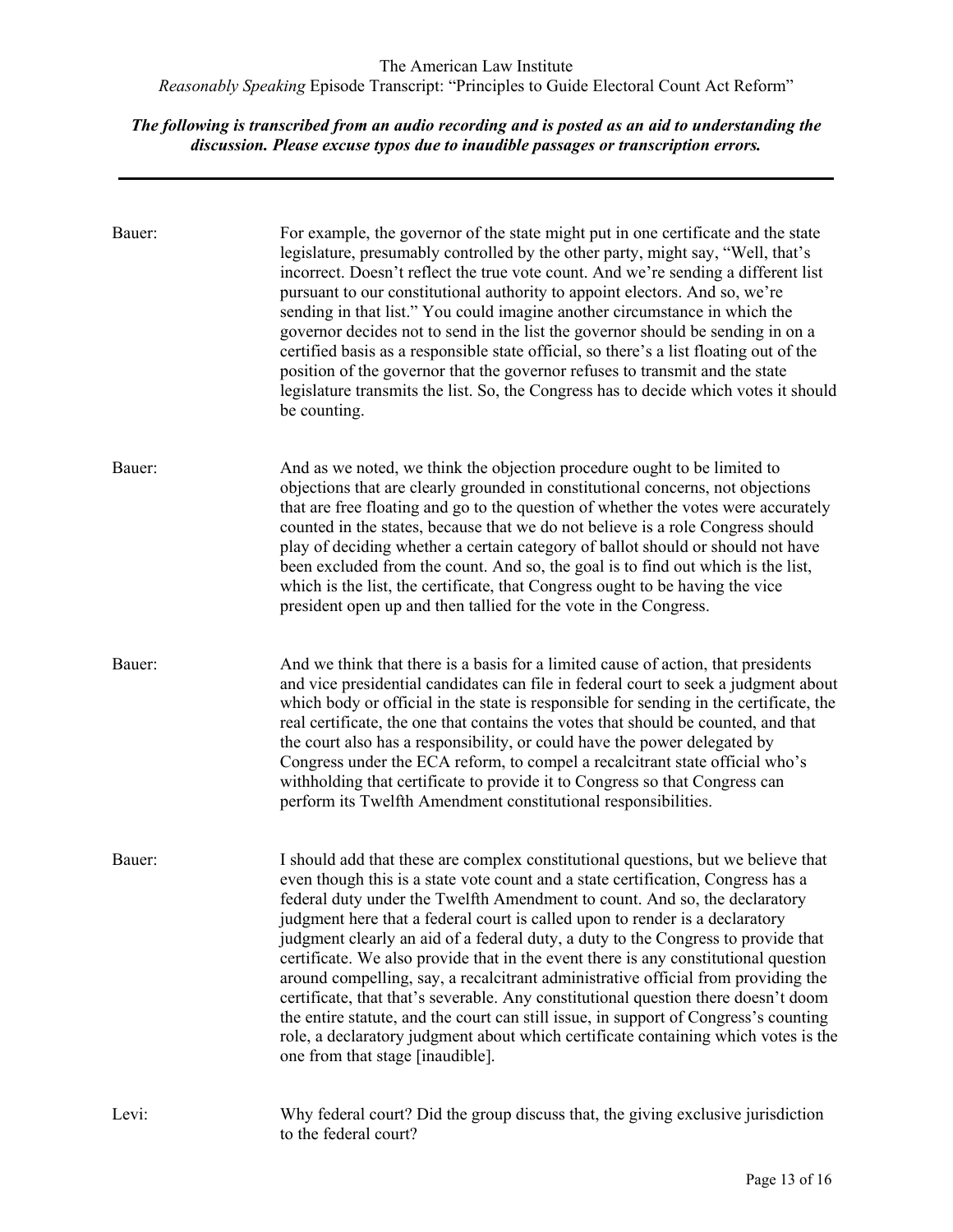| Goldsmith: | Sure. Well, yeah, thank you [inaudible]. The ultimate issue is a federal law<br>question of the federal duty of the state official to transmit the certificate of the<br>electors to the Congress. And we thought that in answering that federal question<br>and the embedded state law question in that federal question, that the federal<br>courts were the appropriate institution to do that. I mean, ultimately, the federal<br>question will be reviewed by the Supreme Court whether we gave it to states or<br>the federal government  federal courts. Another reason to give it to the federal<br>courts is that we can specify the jurisdiction, and we contemplated the creation of<br>a three-judge panel so that there would just be two levels of review. It would be a<br>three-judge panel and then the Supreme Court. So, the idea is time is of the<br>essence. So, basically it was, this is a federal duty, we think federal courts are<br>most competent and appropriate to adjudicate this federal duty, including the<br>embedded state law claim, and it's just easier for Congress to ensure expedited<br>review in the federal courts than it's in the state courts. |
|------------|-------------------------------------------------------------------------------------------------------------------------------------------------------------------------------------------------------------------------------------------------------------------------------------------------------------------------------------------------------------------------------------------------------------------------------------------------------------------------------------------------------------------------------------------------------------------------------------------------------------------------------------------------------------------------------------------------------------------------------------------------------------------------------------------------------------------------------------------------------------------------------------------------------------------------------------------------------------------------------------------------------------------------------------------------------------------------------------------------------------------------------------------------------------------------------------------------|
| Levi:      | Yeah. So, I mean, the idea would be that there might be an expedited trial before<br>because there may be fact findings that have to be made before a three-judge<br>court, potentially. I don't think you nailed that down, but that's a possibility for<br>Congress. And then with the appeal to-                                                                                                                                                                                                                                                                                                                                                                                                                                                                                                                                                                                                                                                                                                                                                                                                                                                                                             |
| Goldsmith: | A possibility.                                                                                                                                                                                                                                                                                                                                                                                                                                                                                                                                                                                                                                                                                                                                                                                                                                                                                                                                                                                                                                                                                                                                                                                  |
| Levi:      | a direct appeal to the Supreme Court from the three-judge court.                                                                                                                                                                                                                                                                                                                                                                                                                                                                                                                                                                                                                                                                                                                                                                                                                                                                                                                                                                                                                                                                                                                                |
| Goldsmith: | With language emphasizing the importance of being expeditious and that the<br>court should answer to themselves, answer all the federal courts to themselves,<br>answer these questions.                                                                                                                                                                                                                                                                                                                                                                                                                                                                                                                                                                                                                                                                                                                                                                                                                                                                                                                                                                                                        |
| Bauer:     | And to clarify one, or to just restate as clearly as possible one other point, any<br>fact finding wouldn't be directed toward resolving claims about whether votes<br>were properly counted in the state. That remains something that Congress would<br>itself not do and the federal courts on direction from Congress would not do it.<br>The court's role is to identify, under state law, who in the body of official, in the<br>world of official, which body or official is responsible under state law for trans<br>submitting the certificate with the names of electors [inaudible].                                                                                                                                                                                                                                                                                                                                                                                                                                                                                                                                                                                                  |
| Levi:      | I was thinking of that, and I was thinking that's probably what we would call a<br>mixed question, or it could be a mixed question of law and fact because it might<br>be dictated by past practice and there might be a dispute over what past practice<br>was. Something of that sort. Well, that is actually the last of your specific<br>principles, and we got through it in pretty good order. And it's a really a tribute                                                                                                                                                                                                                                                                                                                                                                                                                                                                                                                                                                                                                                                                                                                                                                |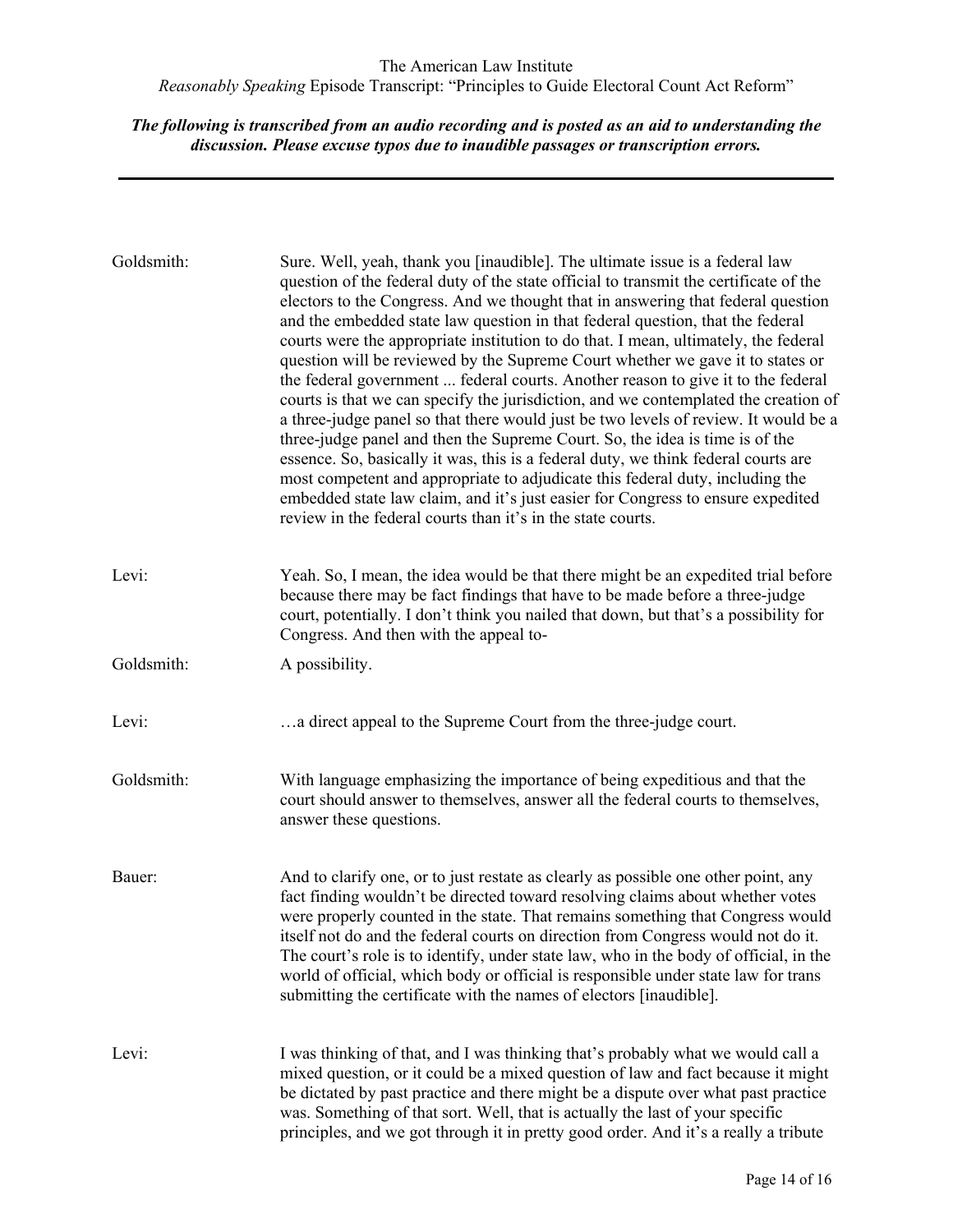|        | to the way in which this is done because you do it very succinctly. Really, I hope<br>our listeners take the time to actually to read it because it's quite a marvelous<br>piece of work. It could have been 500 pages, but instead, it's five and it covers<br>just a huge amount of territory. And for that reason, I think it'll be read. So, the<br>principles were released early this month, April 4, and Bob, what's been the<br>reaction?                                                                                                                                                                                                                                                                                                                                                                                                                                                                                                                                                                                                                    |
|--------|----------------------------------------------------------------------------------------------------------------------------------------------------------------------------------------------------------------------------------------------------------------------------------------------------------------------------------------------------------------------------------------------------------------------------------------------------------------------------------------------------------------------------------------------------------------------------------------------------------------------------------------------------------------------------------------------------------------------------------------------------------------------------------------------------------------------------------------------------------------------------------------------------------------------------------------------------------------------------------------------------------------------------------------------------------------------|
| Bauer: | There's an active debate taking place on Capitol Hill, and there's been a lot of<br>commentary, other proposals that have come before the Hill and that Congress<br>has actively engaged in exploring all of them. And we've been very glad that<br>they took notice of this proposal, of the ALI group proposal, and we have<br>engaged with them to explain the proposal in greater detail and to answer<br>questions that they have. And so, so far, we've been very gratified from two<br>perspectives. Number one, we're delighted to see that there's still this energetic<br>debate on ECA reform, and we need it. We need it. And so, that's good news.<br>And second, we seem to have helped inform that debate and, hopefully, maybe<br>shape views on what form ECA reforms should take. So, right now, I would say,<br>well, obviously there's a lot going on in this world and before the Congress. We<br>know that there's a good debate going on and we're very cheered by that. We're<br>very encouraged by the direction that the debate is taking. |
| Levi:  | That's a cause for some optimism. I'm sure it'll be a difficult process just<br>because the issues are so difficult, and it involves presidential elections, so<br>you've got the intersection of something innately quite complex with something<br>on which a lot turns. Yeah.                                                                                                                                                                                                                                                                                                                                                                                                                                                                                                                                                                                                                                                                                                                                                                                     |
| Bauer: | In an institution that is not known for dealing with difficult issues in a bipartisan<br>way in recent years.                                                                                                                                                                                                                                                                                                                                                                                                                                                                                                                                                                                                                                                                                                                                                                                                                                                                                                                                                        |
| Levi:  | Well, that is true. But the ALI, on the other hand, is known for doing that,<br>although we don't even think of ourselves as partisan or bipartisan, we think of<br>ourselves non-partisan. Really what you've done here is just, it's so marvelous.<br>Ricky and I, we had great hopes and we had such confidence in the two of you,<br>but nonetheless, it wasn't clear that one could hammer out general principles and<br>specific principles and operate along, essentially, on the same page with people<br>who approached these issues from very different backgrounds and experiences.<br>And you did it and it's just so remarkable. Thank you for being with us today, for<br>explaining this important and complicated work and explaining it so clearly. It's<br>a promising first step and at a time when we need promising first steps. I want to<br>thank all of our listeners for joining us today on Reasonably Speaking and<br>Judgment Calls. I am David Levi. Goodbye.                                                                           |